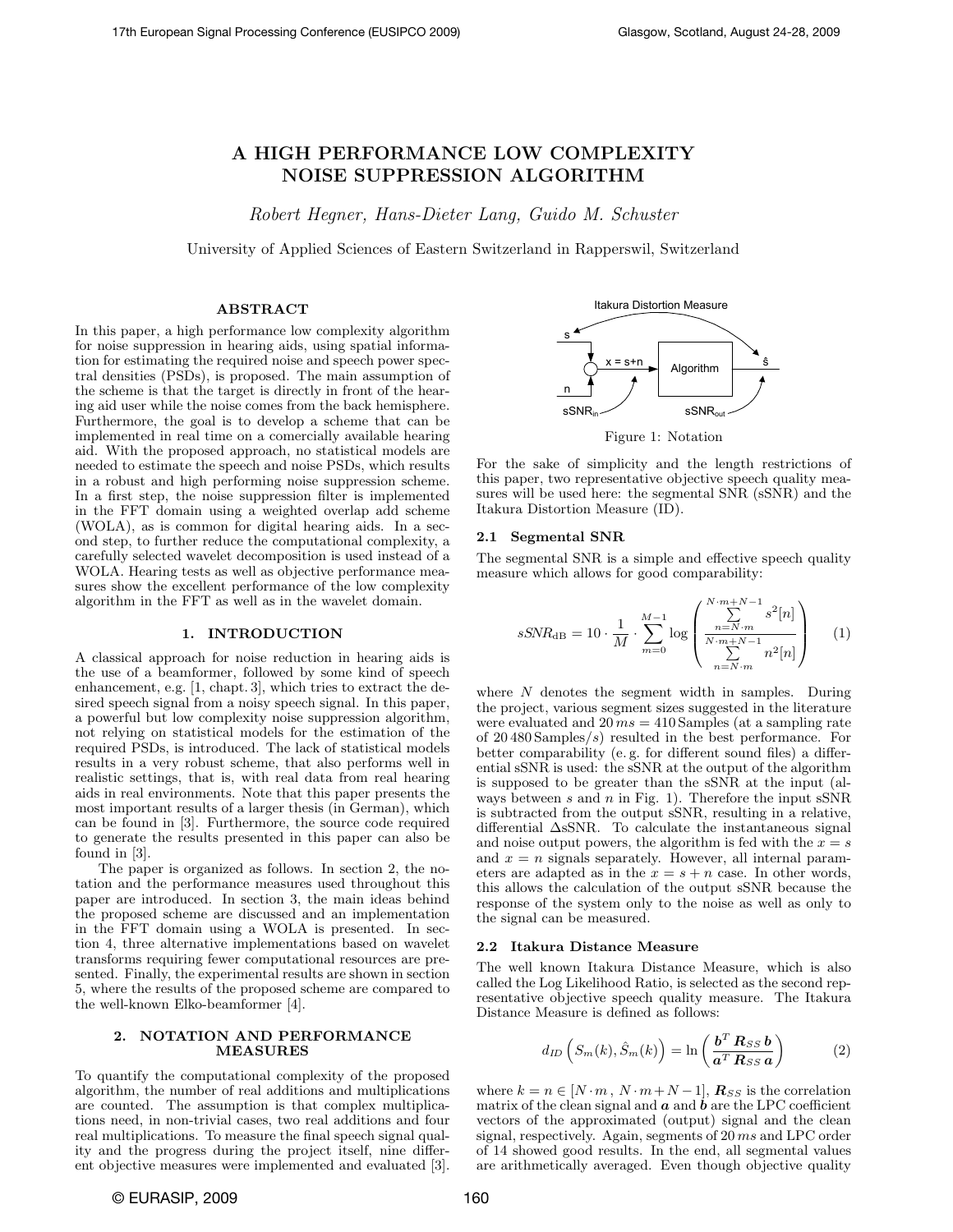measures are important, the final judgment of the speech quality is reserved for human listeners. For this purpose, the original and processed sound files can be found in [\[3\]](#page-3-1).

## 2.3 Scenarios

During this project, carefully recorded sound files using a KEMAR were used to test the algorithm. The KEMAR manikin was equipped with two behind the ear (BTE) hearing aids. Each hearing aid contained two microphones in end-fire configuration that were connected to a digital audio recording system. For the results reported in this paper, the recording was done in an anechoic chamber. Experiments in reverberant rooms were also conducted with results similar to the ones reported here and can be found in [\[3\]](#page-3-1).

Furthermore, several acoustic scenarios were used, the four most common ones being shown here as examples. The desired speech signal always comes from the front  $(0^{\circ})$ , but the direction and the nature of the interfering signal differs. This different direction of the interfering signal exhibits itself in a time delay between the front microphone signal and the back microphone signal.



<span id="page-1-5"></span>Figure 2: Acoustic scenarios

In the above figures, the interference is either a Gaussian white noise or a female speech signal, while the desired signal (the signal at  $0^{\circ}$ ) is a male speech signal and the listener stands in the middle of the circle. The three leftmost scenarios show the interference at  $90^\circ$ ,  $135^\circ$  and  $180^\circ$ , while the rightmost scenario shows the so called cocktail-party situation, where there are multiple interferences (male and female) from all around the listener at  $45^{\circ}$ ,  $90^{\circ}$ ,  $135^{\circ}$ ,  $180^{\circ}$ ,  $225^{\circ}$ ,  $270^{\circ}$  and  $315^{\circ}$ .

# 3. FUNDAMENTAL IDEA

<span id="page-1-0"></span>The proposed low complexity algorithm, which has been named LOCO, is based on an Elko-beamformer and a subsequent instantaneous Wiener filter using a WOLA (WOLA-LOCO) to improve the resulting speech quality (see Fig. [3\)](#page-1-2). Instead of estimating the speech and the noise PSDs from the beamformed signal using statistical assumptions, we make direct use of the spatial information. In commercially available hearing aids, this information is used only for the beamformer but not for the noise suppression filter. In recent research hearing aid systems, such as [\[1,](#page-3-0) chapt. 12] and [\[2\]](#page-3-4), this spatial information is indeed used for the postfiltering, though the proposed schemes are significantly more complex than the one proposed in this paper. Indeed, most of them are too complex to be implemented in real time on a commercial hearing aid, whereas the presented scheme is currently running on such a commercial hearing aid in real time.

Since we expect the desired speech signal to come from the front and define everything from the back as noise, we can use the front and back cardioid signals (which are already available from the Elko-beamformer) as estimators of the speech and noise signals (Fig. [3\)](#page-1-2). The two PSDs are then estimated as the square of the absolute values of the FFT transformed cardioid signals. Note that together with the FFT of the beamformed signal this results in three FFT operations per frame.

The front and back cardioid signals as well as the beamformed signal show highpass characteristics  $(1 - z^{-2})$  for sig-



<span id="page-1-2"></span>Figure 3: LOCO Algorithm

nals from the front with  $\alpha = 1$ . The beamformed signal can be equalized very efficiently with an IIR filter which has the inverse transfer function

$$
H(z) = \frac{1}{1 - \beta \cdot (1 - \alpha) - \alpha \cdot z^{-2}}\tag{3}
$$

where  $\beta$  is the adaptive parameter which determines the directivity of the Elko-beamformer. Choosing  $\alpha < 1$  ensures the stability of the equalizer.

The cardioid signals used for the PSD estimates do not need an equalizer, since they appear in the Wiener formula in both the numerator and the denominator and hence the equalizer would be canceled.

The proposed WOLA-LOCO algorithm implements an instantaneous Wiener filter in the FFT domain using a WOLA structure  $(f_s = 20\,480\,Hz)$ . Table [1](#page-1-3) shows the number of real additions and multiplications per input sample. It is assumed that frames of length 128 (resulting in 65 distinct frequency bands) are transformed with a Radix-2 FFT [\[5\]](#page-3-5). The frames are windowed (with a Hann window) and overlapped by 75%. To suppress possible musical noise artifacts, the resulting Wiener weights are smoothed with a simple first order IIR lowpass filter with a time constant of  $\tau = (-32/20480)/\ln(0.95) \approx 30$  ms.

|                    | Additions    | Multiplications |
|--------------------|--------------|-----------------|
| Beamformer         |              |                 |
| 3 Analysis-Windows |              | $3 \cdot 4$     |
| $3$ FFTs           | $3 \cdot 72$ | $3 \cdot 48$    |
| Wiener-Filter      |              | 16              |
| 1 IFFT             | 72           | 48              |
| 1 Synthesis-Window |              |                 |
| Overlap-Add        |              |                 |
| Total              | 306          | 235             |

<span id="page-1-3"></span>Table 1: WOLA-LOCO

#### 4. WAVELETS

<span id="page-1-1"></span>The computational complexity of our algorithm can be further reduced by replacing the WOLA with a wavelet transform, since the WOLA transform results in a data expansion, while a proper wavelet transform does not. Table [2](#page-2-0) shows the computational complexity for this approach.  $\alpha_{DWT}(M, N)$ and  $\mu_{DWT}(M, N)$  stand for the number of additions and multiplications needed for a single wavelet composition or decomposition. Using an efficient lattice structure, they become

<span id="page-1-4"></span>
$$
\alpha_{DWT}(M, N) = \frac{3}{2} \cdot (N+1) \cdot (1 - 2^{-M}) \tag{4}
$$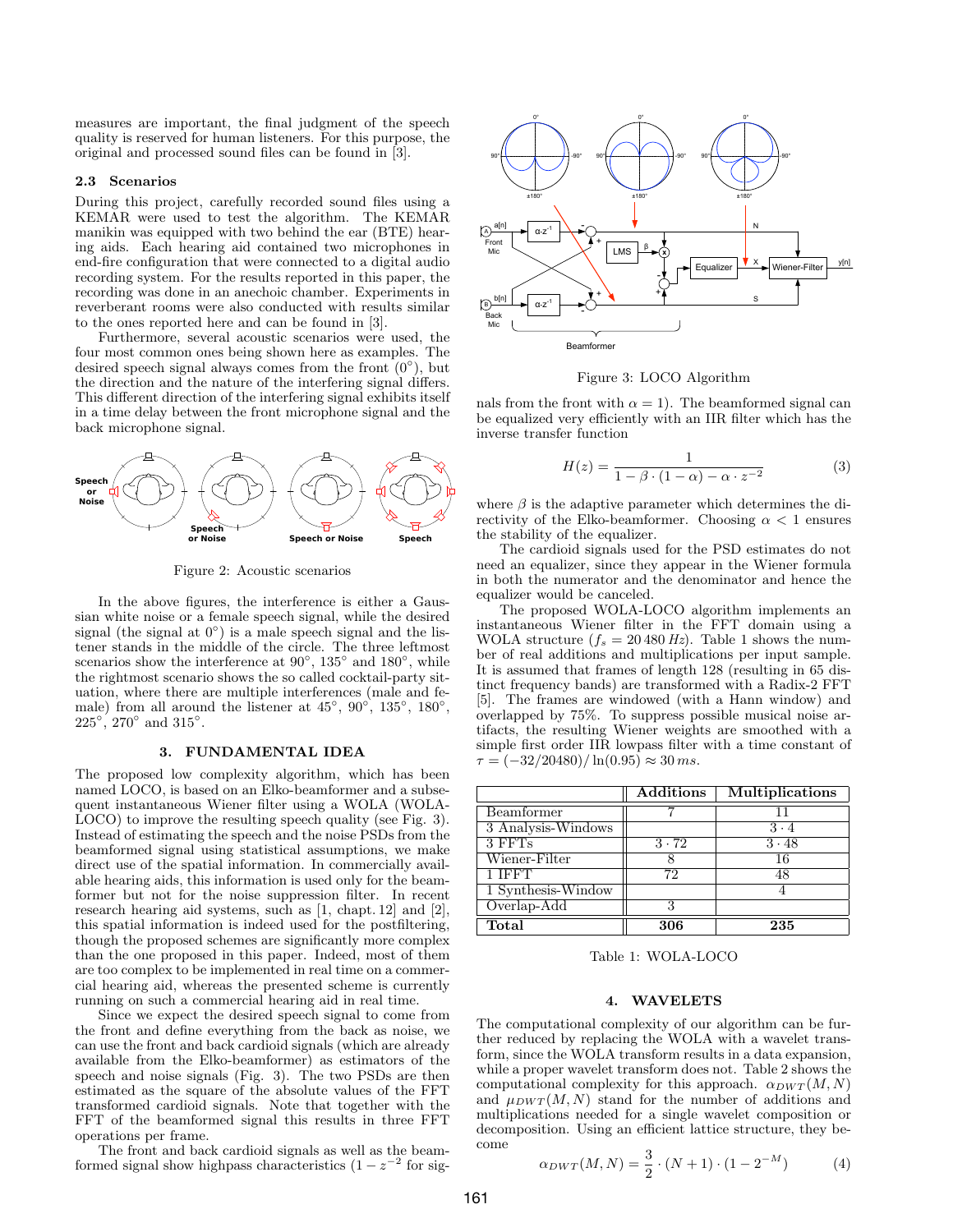<span id="page-2-4"></span>
$$
\mu_{DWT}(M, N) = (N+3) \cdot (1 - 2^{-M}) \tag{5}
$$

where  $M$  stands for the number of scales and  $N$  denotes the filter order  $[6]$ .

|               | Additions                         | <b>Multiplications</b> |
|---------------|-----------------------------------|------------------------|
| Beamformer    |                                   |                        |
| 3 DWTs        | 3.000T                            | $3 \cdot \mu_{DWT}$    |
| Wiener-Filter |                                   |                        |
| 1 IDWT        | $\alpha_{DWT}$                    | $\mu_{DWT}$            |
| Total         | $\sqrt{9} + 4 \cdot \alpha_{DWT}$ | $16+4\cdot\mu_{DWT}$   |

<span id="page-2-0"></span>Table 2: Wavelet-LOCO

Directly translating the WOLA structure into the wavelet domain requires three wavelet decompositions and one wavelet composition. One wavelet decomposition can be saved by implementing the adaptive part of the Elkobeamformer (LMS) in the wavelet domain. This is not only more efficient but also allows the adaptation of the beamformer in several frequency bands independently and at different speeds. The resulting computational complexity is shown in Table 3.

|               | Additions               | <b>Multiplications</b> |
|---------------|-------------------------|------------------------|
| Cardioids     |                         |                        |
| 2 DWTs        | $2 \cdot \alpha_{DWT}$  | $2 \cdot \mu_{DWT}$    |
| Beamformer    |                         |                        |
| Wiener-Filter |                         |                        |
| 1 IDWT        | $\alpha_{DWT}$          | $\mu_{DWT}$            |
| Total         | $9+3\cdot \alpha_{DWT}$ | $15+3.0 \mu_{DWT}$     |

<span id="page-2-1"></span>Table 3: Wavelet-LOCOBE

# 4.1 Wavelet evaluation



<span id="page-2-2"></span>Figure 4:  $\Delta$ sSNR [dB] vs. Wavelet Order (5 Scales)

Several wavelet families were evaluated during this project, including Daubechies (db1-db40), Symlets (sym2sym40), Coiflets (coif1-coif5), a discrete Meyer approximation and various biorthogonal and reverse-biorthogonal wavelets. Measurements have shown that the Daubechies and Symlets give the best results in quality and computational complexity. In the end, Daubechies showed even slightly better results compared to the Symlets, and therefore the Daubechies wavelets where chosen for further evaluation. To find the necessary wavelet order, several measures were calculated and compared.

Figures 4 and 5 show measurements to evaluate the optimal wavelet order. As can be seen, after a wavelet order of about 4 the signal-to-noise ratio stays almost constant, while



<span id="page-2-3"></span>Figure 5: Itakura Distance vs. Wavelet Order (5 Scales)

the distortions reach a minimum at order 7 or 8. These results were confirmed by some listening tests; while normal hearing persons can still recognize a quality improvement between the orders 4 and 8, it appeared that for people with some hearing disabilities they are completely indistinguishable. Hence in applications for hearing aids, a wavelet order of 4 might still result in sufficient quality, while reducing the computational expenses to a minimum.

## 4.2 Number of scales

According to equations 4 and 5, the number of scales has almost no influence on the computational complexity, but the total delay increases with more scales. Figures 6 and 7 show that more than 7 scales result in just marginally increased quality. With a Daubechies wavelet of order 8, Wavelet-LOCO was even able to generate better results than WOLA-LOCO (dashed line) in the case of the Itakura Distortion Measure. Independent of the number of scales, the  $\Delta$ sSNR of the new Wavelet-LOCO algorithm was always higher than that of WOLA-LOCO (dashed line).



<span id="page-2-5"></span>Figure 6:  $\Delta$ sSNR [dB] vs. Wavelet Scales

#### 4.3 Wavelet Packet Transform

In a further step, a full wavelet packet decomposition was evaluated, generally resulting in comparable but not noticeably better results. Only in the case of additive white Gaussian noise was a slightly increased quality noticed, especially in high frequency regions. This leads to the conclusion that for normal applications, a full wavelet packet transform is not necessary. (A specially shaped tree could still increase the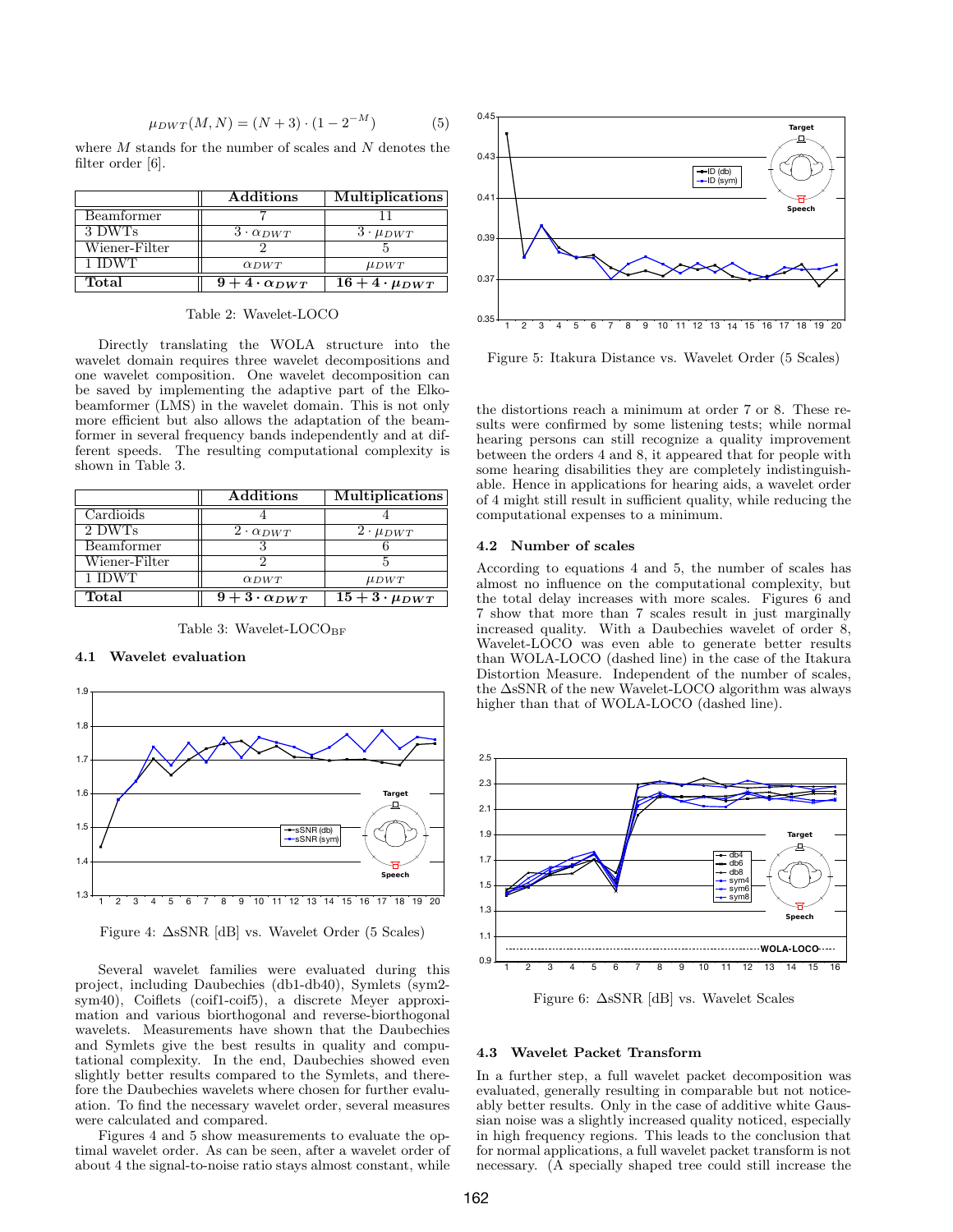

<span id="page-3-7"></span>Figure 7: Itakura Distortion vs. Wavelet Scales

quality, but also add some additional computational complexity). The computational complexity for the full decomposition is shown in Table [4,](#page-3-8) where

$$
\alpha_{DWPT}(M,N) = \frac{3}{4} \cdot M \cdot (N+1) \tag{6}
$$

$$
\mu_{DWPT}(M,N) = \frac{1}{2} \cdot M \cdot (N+3) \tag{7}
$$

(Please see [\[6\]](#page-3-6) for the derivation.)

|               | $\rm{Additions}$        | <b>Multiplications</b> |
|---------------|-------------------------|------------------------|
| Beamformer    |                         |                        |
| <b>DWPT</b>   | $3 \cdot \alpha_{DWPT}$ | $3.1$ $\mu_{DWPT}$     |
| Wiener-Filter |                         |                        |
| <b>IDWPT</b>  | $\alpha_{DWPT}$         | $\mu_{DWPT}$           |
| Total         | 4.00WPT                 | $16+4.$ $\mu_{DWPT}$   |

<span id="page-3-8"></span>Table 4: Wavelet-LOCO<sub>WPT</sub>

## 5. EXPERIMENTAL RESULTS

<span id="page-3-2"></span>Tables [5](#page-4-0) - [11](#page-4-1) compare several implementations of our algorithm with a well established reference system (Elkobeamformer). WOLA-LOCO stands for the FFT version from section [3.](#page-1-0) Wavelet-LOCO replaced the WOLA by a wavelet decomposition using Daubechies wavelets of orders 4, 6 and 8 employing 7 scales. Wavelet-LOCO<sub>WPT</sub> uses the same wavelets for a full wavelet packet decomposition but only 5 scales since this is a good tradeoff between computational complexity and performance as illustrated in [\[3\]](#page-3-1). Wavelet-LOCO<sub>BF</sub> saves one wavelet decomposition (still using 7 scales) by implementing the adaptive part of the Elkobeamformer in the wavelet domain. The different tables show the results for the four acoustic scenarios shown in Fig. [2.](#page-1-5) Note that for the scenarios where the interference comes from the side, only the results from the left channel are shown, since the right channel is in the acoustic shadow of the head and hence the interference is not really a problem on that side.

The tables clearly show that the proposed scheme outperforms the reference scheme significantly. Most noteably, the Wavelet-LOCO<sub>BF</sub> has a relative, differential  $\Delta$ sSNR that is on average 2 dB better than that of the reference system. The same can be said for the Itakura Distance Measure, where the Wavelet-LOCO<sub>BF</sub> is on average more than  $0.1$ better than that of the reference system.

Figure [8](#page-4-2) compares the number of real additions and multiplications of the WOLA-LOCO algorithm and several wavelet implementations. Even with a full-tree WPT and a wavelet order of 8, the computational complexity is lower than with the weighted overlap-add method. Although the objective results of our algorithms are quite good, the listening tests are even more impressive. Therefore, the original and processed sound files as well as the MATLAB code can be found in [\[3\]](#page-3-1).

#### 6. SUMMARY AND CONCLUSION

The LOCO high performance low complexity scheme proposed in this paper results in very good noise suppression with few acoustic artifacts. The fundamentally new idea is that not only the beamformed signal is passed to the noise suppression filter, but also the front and the back cardioid signals. In traditional approaches, the single beamformed signal is used to drive the statistical estimators which attempt to estimate the PSD of the noise and the PSD of the speech. Since they are driven by the same signal, the only difference in their PSD estimates comes from the statistical assumptions about the speech and the noise signals. In many real world scenarios, these assumptions are violated and hence the traditional approaches do not perform very well.

This is in strong contrast to the proposed use of the front and back cardioid signal to estimate the speech and the noise PSDs directly. With this novel approach, no statistical models of the noise and/or the speech are needed, which results in a very robust scheme. But not only is the scheme very robust, it also performs objectively and subjectively very well and, with the proper wavelet decomposition, uses very few computational resources. The proposed scheme has been extensively tested with real world signals that have been recorded using a KEMAR. Even though the front and back cardioid signals are used to estimate the PSDs of the signal and the interference, the scheme performs quite well even when the interference is not coming from the back, but from the side, as has been shown in the experiments. Furthermore, the performance of the scheme has also been tested in reverberant rooms and very similar results were obtained. These measurements can be found in [\[3\]](#page-3-1). While the scheme performs well when the target is directly in front of the hearing aid user, informal experiments have shown that it is also insensitive to the target signal leaking into the noise estimation process. This happens when the target is not directly in front of the hearing aid user.

#### REFERENCES

- <span id="page-3-0"></span>[1] M. Brandstein and D. Ward (Eds.), Microphone Arrays, Springer, 2001.
- <span id="page-3-4"></span>[2] T. Wolff and M. Buck, "Spatial Maximum a Posteriori Post-Filtering for Arbitrary Beamforming " in Hands-Free Speech Communication and Microphone Arrays, HSCMA, May 2008.
- <span id="page-3-1"></span>[3] Hans-Dieter Lang and Robert Hegner, "Wavelet-LOCO", HSR Hochschule fuer Technik Rapperswil, 2008 <http://www.medialab.ch/EUSIPCO2009/>.
- <span id="page-3-3"></span>[4] G.W. Elko and Anh-Tho Nguyen Pong, "A simple adaptive first order differential microphone" in IEEE ASSP Workshop on Applications of Signal Processing to Audio and Acoustics, pp. 169–172, Oct 1995.
- <span id="page-3-5"></span>[5] P. Duhamel and M. Vetterli, "Fast fourier transforms: a tutorial review and a state of the art " in Signal Processing, vol. 19, no. 4, pp. 259–299, 1990.
- <span id="page-3-6"></span>[6] Martin Vetterli and Jelena Kovacevic, Wavelets and Subband Coding, Prentice-Hall, 1995.